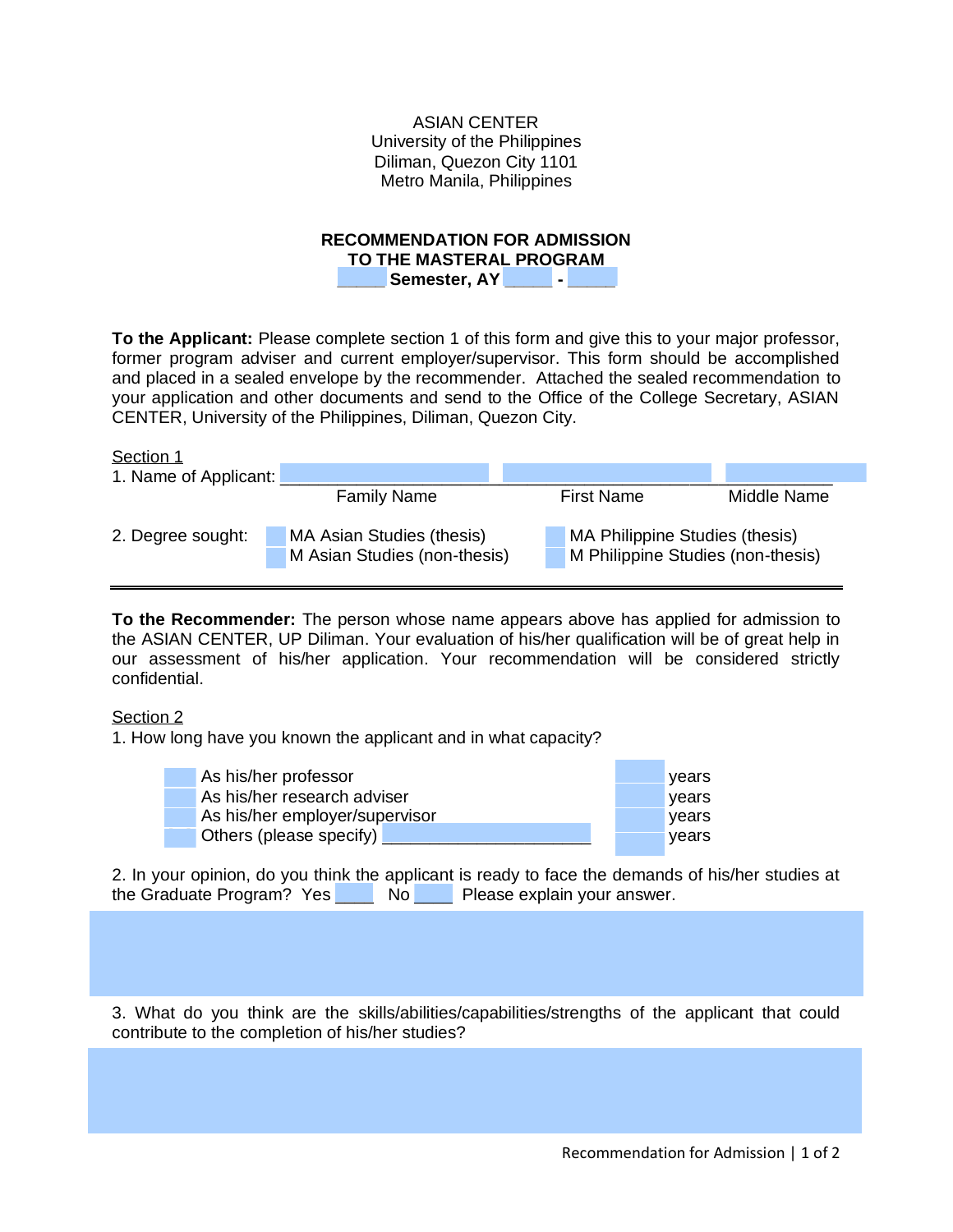4. What do you think are the applicant's weaknesses that could affect his/her studies?

 $\mathcal{L}_\mathcal{L} = \mathcal{L}_\mathcal{L} = \mathcal{L}_\mathcal{L} = \mathcal{L}_\mathcal{L} = \mathcal{L}_\mathcal{L} = \mathcal{L}_\mathcal{L} = \mathcal{L}_\mathcal{L} = \mathcal{L}_\mathcal{L} = \mathcal{L}_\mathcal{L} = \mathcal{L}_\mathcal{L} = \mathcal{L}_\mathcal{L} = \mathcal{L}_\mathcal{L} = \mathcal{L}_\mathcal{L} = \mathcal{L}_\mathcal{L} = \mathcal{L}_\mathcal{L} = \mathcal{L}_\mathcal{L} = \mathcal{L}_\mathcal{L}$ 

5. Please rate the applicant based on the following scale.

| Characteristics            | Excellent | Very<br>Good | Good | Average | Poor | No Basis for<br>Judgment |
|----------------------------|-----------|--------------|------|---------|------|--------------------------|
|                            |           |              |      |         |      |                          |
| Intellectual capacity      |           |              |      |         |      |                          |
| <b>Emotional stability</b> |           |              |      |         |      |                          |
| Diligence and              |           |              |      |         |      |                          |
| resourcefulness            |           |              |      |         |      |                          |
| Responsibility and         |           |              |      |         |      |                          |
| initiative                 |           |              |      |         |      |                          |
| Honesty and integrity      |           |              |      |         |      |                          |
| Originality/ingenuity      |           |              |      |         |      |                          |
| Potential for success in   |           |              |      |         |      |                          |
| selected field of study    |           |              |      |         |      |                          |
| Social interaction skills  |           |              |      |         |      |                          |
| Leadership and             |           |              |      |         |      |                          |
| administrative ability     |           |              |      |         |      |                          |
| Written expression skills  |           |              |      |         |      |                          |
| Oral expression skills     |           |              |      |         |      |                          |

6. Please indicate additional information/remarks concerning the applicant's potential as a graduate student. *(Please use additional sheet, if necessary.)*

 $\mathcal{L}_\mathcal{L} = \mathcal{L}_\mathcal{L} = \mathcal{L}_\mathcal{L} = \mathcal{L}_\mathcal{L} = \mathcal{L}_\mathcal{L} = \mathcal{L}_\mathcal{L} = \mathcal{L}_\mathcal{L} = \mathcal{L}_\mathcal{L} = \mathcal{L}_\mathcal{L} = \mathcal{L}_\mathcal{L} = \mathcal{L}_\mathcal{L} = \mathcal{L}_\mathcal{L} = \mathcal{L}_\mathcal{L} = \mathcal{L}_\mathcal{L} = \mathcal{L}_\mathcal{L} = \mathcal{L}_\mathcal{L} = \mathcal{L}_\mathcal{L}$ 

7. Please indicate your overall endorsement or assessment of the applicant's potential for graduate study.

|                 | Excellent<br>Very Good<br>Good | Average | Poor/Unsatisfactory<br>Others <b>Communication Communication</b> |  |
|-----------------|--------------------------------|---------|------------------------------------------------------------------|--|
|                 | <b>Printed Name:</b>           |         | Date:                                                            |  |
| Position/Title: |                                |         |                                                                  |  |
|                 | Mailing Address: <b>Lewis</b>  |         |                                                                  |  |
|                 | Telephone Number:              |         |                                                                  |  |

IMPORTANT: PLEASE PLACE THIS ACCOMPLISHED FORM IN A SEALED ENVELOPE AND SIGN ACCROSS THE FLAP BEFORE RETURNING TO THE APPLICANT.